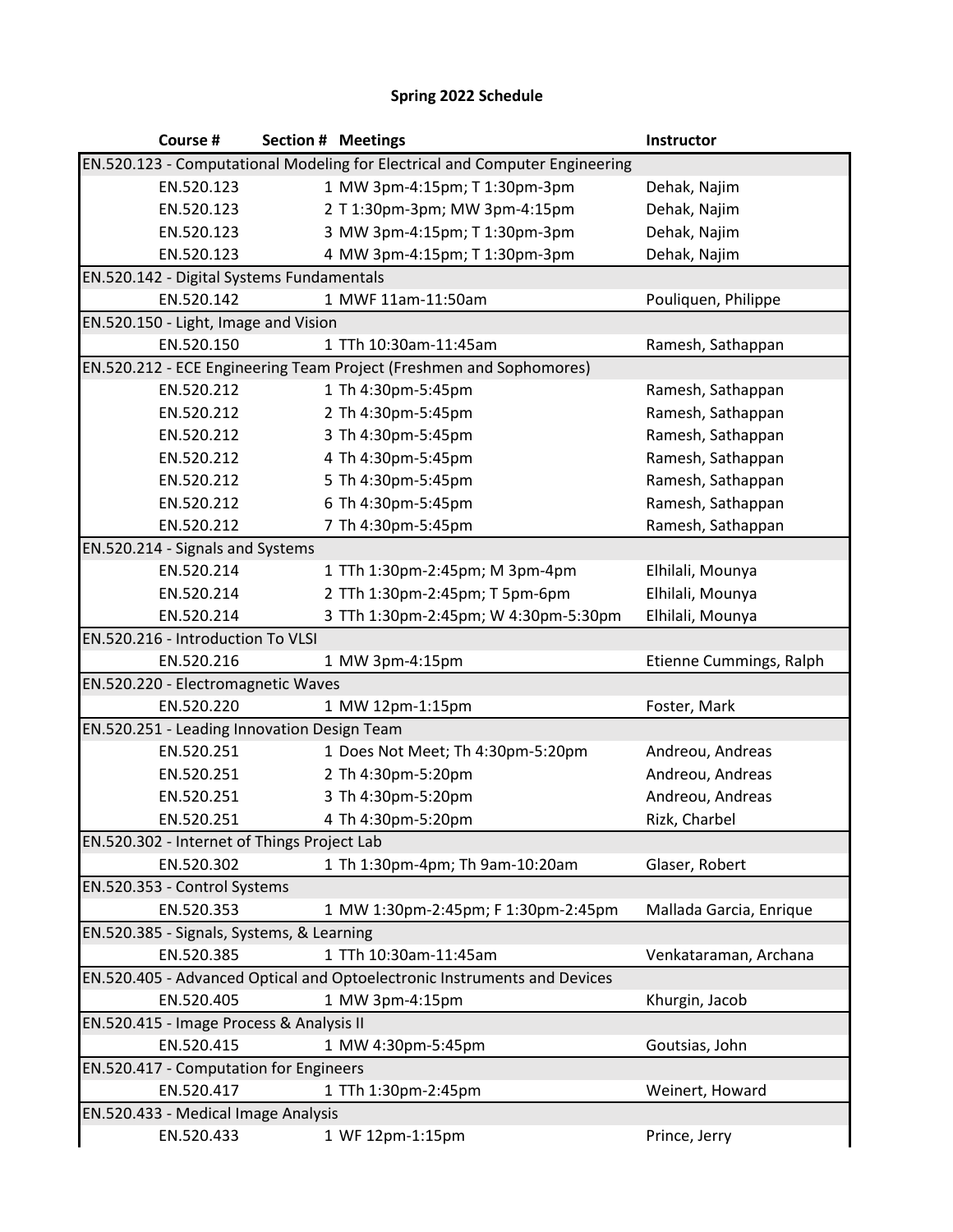| EN.520.433                                       | 2 WF 12pm-1:15pm                                       | Prince, Jerry            |  |
|--------------------------------------------------|--------------------------------------------------------|--------------------------|--|
| EN.520.438 - Deep Learning                       |                                                        |                          |  |
| EN.520.438                                       | 1 TTh 9am-10:15am                                      | Patel, Vishal            |  |
|                                                  | EN.520.439 - Machine Learning for Medical Applications |                          |  |
| EN.520.439                                       | 1 MWF 8am-8:50am                                       | Moro Velazquez, Laureano |  |
|                                                  | EN.520.440 - Machine Intelligence on Embedded Systems  |                          |  |
| EN.520.440                                       | 1 T 1:30pm-4:15pm                                      | Andreou, Andreas         |  |
| EN.520.448 - Electronics Design Lab              |                                                        |                          |  |
| EN.520.448                                       | 1 W 4:30pm-5:30pm; F 1:30pm-4:20pm                     | Andreou, Andreas         |  |
| EN.520.448                                       | 2 W 4:30pm-5:30pm; F 2pm-4:50pm                        | Andreou, Andreas         |  |
| EN.520.450 - Advanced Micro-Processor Lab        |                                                        |                          |  |
| EN.520.450                                       | 1 Th 10:30am-1:20pm; Th 8am-8:50am                     | Glaser, Robert           |  |
| EN.520.450                                       | 2 Th 1:30pm-4:20pm; Th 8am-8:50am                      | Glaser, Robert           |  |
|                                                  | EN.520.453 - Advanced ECE Engineering Team Project     |                          |  |
| EN.520.453                                       | 1 Th 4:30pm-5:45pm                                     | Ramesh, Sathappan        |  |
| EN.520.453                                       | 2 Th 4:30pm-5:45pm                                     | Ramesh, Sathappan        |  |
| EN.520.453                                       | 3 Th 4:30pm-5:45pm                                     | Ramesh, Sathappan        |  |
| EN.520.453                                       | 4 Th 4:30pm-5:45pm                                     | Ramesh, Sathappan        |  |
| EN.520.453                                       | 5 Th 4:30pm-5:45pm                                     | Ramesh, Sathappan        |  |
| EN.520.453                                       | 6 Th 4:30pm-5:45pm                                     | Ramesh, Sathappan        |  |
| EN.520.453                                       | 7 Th 4:30pm-5:45pm                                     | Ramesh, Sathappan        |  |
| EN.520.463 - Leading Innovation Design Team      |                                                        |                          |  |
| EN.520.463                                       | 1 Th 4:30pm-5:20pm                                     | Andreou, Andreas         |  |
| EN.520.463                                       | 2 Th 4:30pm-5:20pm                                     | Andreou, Andreas         |  |
| EN.520.463                                       | 3 Th 4:30pm-5:20pm                                     | Andreou, Andreas         |  |
| EN.520.463                                       | 4 Th 4:30pm-5:20pm                                     | Andreou, Andreas         |  |
| EN.520.483 - Bio-Photonics Laboratory            |                                                        |                          |  |
| EN.520.483                                       | 1 T 1:30pm-4:50pm                                      | Gannot, Israel           |  |
| EN.520.485 - Advanced Semiconductor Devices      |                                                        |                          |  |
| EN.520.485                                       | 1 MW 1:30pm-2:45pm                                     | Khurgin, Jacob           |  |
| EN.520.499 - Senior Design Project               |                                                        |                          |  |
| EN.520.499                                       | 4 Does Not Meet                                        | Andreou, Andreas         |  |
| EN.520.499                                       | 6 Does Not Meet                                        | Tran, Trac Duy           |  |
| EN.520.499                                       | 8 Does Not Meet                                        | West, James              |  |
| EN.520.499                                       | 15 Does Not Meet                                       | Thon, Susanna            |  |
| EN.520.504 - Independent Study - Juniors/Seniors |                                                        |                          |  |
| EN.520.504                                       | 1 Does Not Meet                                        | Davidson, Frederic       |  |
| EN.520.504                                       | 2 Does Not Meet                                        | Etienne Cummings, Ralph  |  |
| EN.520.504                                       | 3 Does Not Meet                                        | Walter-Shock, Dana       |  |
| EN.520.504                                       | 4 Does Not Meet                                        | Iglesias, Pablo          |  |
| EN.520.504                                       | 5 Does Not Meet                                        | Walter-Shock, Dana       |  |
| EN.520.504                                       | 6 Does Not Meet                                        | Rizk, Charbel            |  |
| EN.520.504                                       | 7 Does Not Meet                                        | Dehak, Najim             |  |
| EN.520.504                                       | 8 Does Not Meet                                        | Walter-Shock, Dana       |  |
| EN.520.504                                       | 9 Does Not Meet                                        | Andreou, Andreas         |  |
| EN.520.504                                       | 10 Does Not Meet                                       | Kang, Jin                |  |
| EN.520.504                                       | 11 Does Not Meet                                       | Prince, Jerry            |  |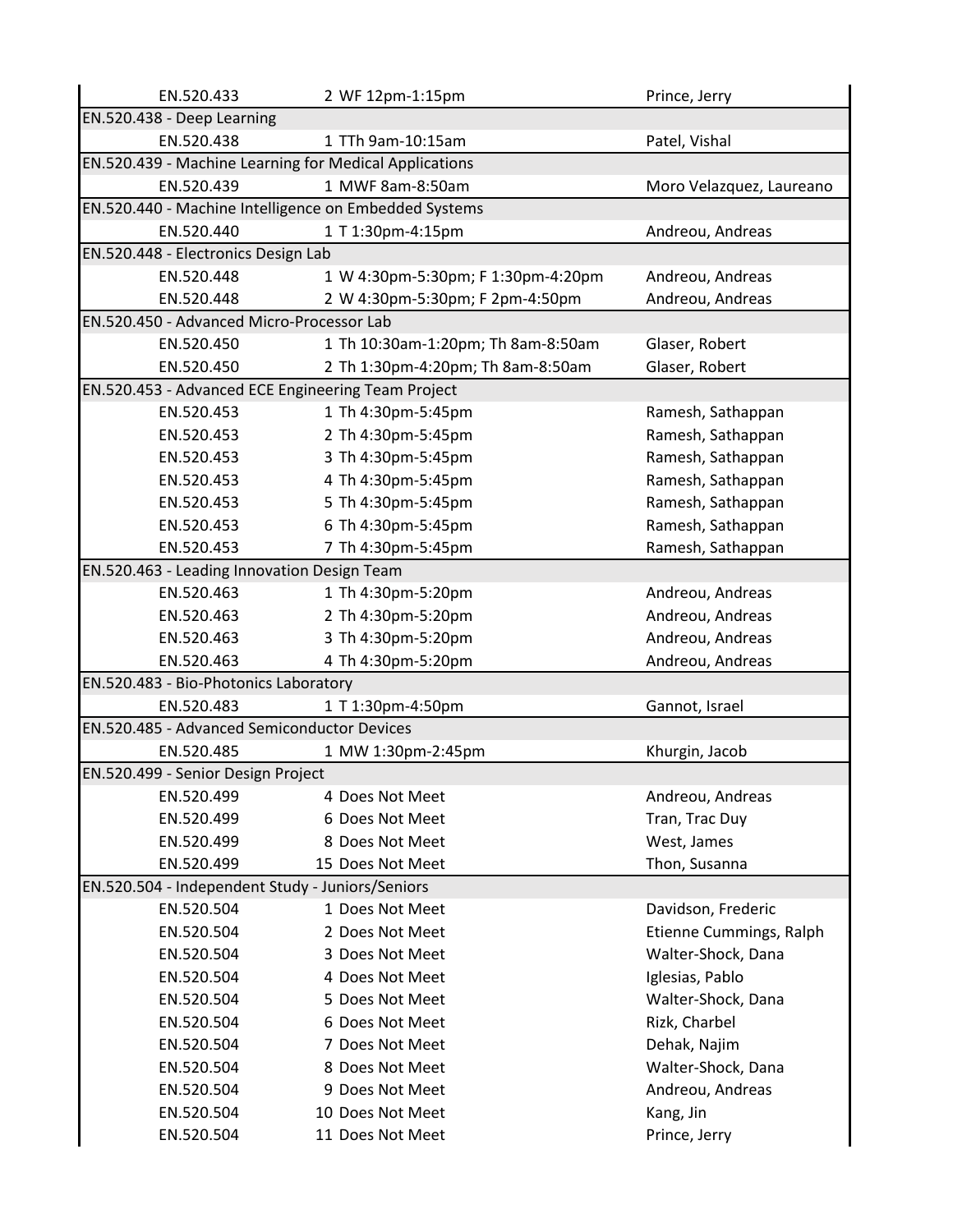| EN.520.504                                    | 12 Does Not Meet                                                         | Bell, Muyinatu          |  |
|-----------------------------------------------|--------------------------------------------------------------------------|-------------------------|--|
| EN.520.504                                    | 13 Does Not Meet                                                         | West, James             |  |
| EN.520.504                                    | 14 Does Not Meet                                                         | Cooper, Alexander       |  |
| EN.520.504                                    | 15 Does Not Meet                                                         | Elhilali, Mounya        |  |
| EN.520.504                                    | 16 Does Not Meet                                                         | Foster, Mark            |  |
| EN.520.506 - ECE Undergraduate Research       |                                                                          |                         |  |
| EN.520.506                                    | 1 Does Not Meet                                                          | Iglesias, Pablo         |  |
| EN.520.506                                    | 2 Does Not Meet                                                          | Davidson, Frederic      |  |
| EN.520.506                                    | 3 Does Not Meet                                                          | West, James             |  |
| EN.520.506                                    | 4 Does Not Meet                                                          | Foster, Mark            |  |
| EN.520.506                                    | 5 Does Not Meet                                                          | Mallada Garcia, Enrique |  |
| EN.520.506                                    | 6 Does Not Meet                                                          | Bell, Muyinatu          |  |
| EN.520.506                                    | 7 Does Not Meet                                                          | Etienne Cummings, Ralph |  |
| EN.520.506                                    | 8 Does Not Meet                                                          | Foster, Amy             |  |
| EN.520.506                                    | 9 Does Not Meet                                                          | Venkataraman, Archana   |  |
| EN.520.506                                    | 10 Does Not Meet                                                         | Dehak, Najim            |  |
| EN.520.506                                    | 11 Does Not Meet                                                         | Rizk, Charbel           |  |
| EN.520.506                                    | 12 Does Not Meet                                                         | Irazoqui, Pedro         |  |
| EN.520.506                                    | 13 Does Not Meet                                                         | Prince, Jerry           |  |
| EN.520.506                                    | 14 Does Not Meet                                                         | Andreou, Andreas        |  |
| EN.520.506                                    | 15 Does Not Meet                                                         | Cooper, Alexander       |  |
| EN.520.506                                    | 17 Does Not Meet                                                         | Fridman, Gene           |  |
| EN.520.506                                    | 18 Does Not Meet                                                         | Pathak, Arvind          |  |
| EN.520.516 - ECE Group Undergraduate Research |                                                                          |                         |  |
| EN.520.516                                    | 1 Does Not Meet                                                          | Kang, Jin               |  |
| EN.520.516                                    | 3 Does Not Meet                                                          | Foster, Mark            |  |
| EN.520.516                                    | 4 Does Not Meet                                                          | Thon, Susanna           |  |
| EN.520.516                                    | 5 Does Not Meet                                                          | Prince, Jerry           |  |
| EN.520.516                                    | 6 Does Not Meet                                                          | Etienne Cummings, Ralph |  |
|                                               | EN.520.605 - Advanced Optical and Optoelectronic Instruments and Devices |                         |  |
| EN.520.605                                    | 1 MW 3pm-4:15pm                                                          | Khurgin, Jacob          |  |
| EN.520.615 - Image Processing & Analysis II   |                                                                          |                         |  |
| EN.520.615                                    | 1 MW 4:30pm-5:45pm                                                       | Goutsias, John          |  |
| EN.520.617 - Computation for Engineers        |                                                                          |                         |  |
| EN.520.617                                    | 1 TTh 1:30pm-2:45pm                                                      | Weinert, Howard         |  |
| EN.520.623 - Medical Image Analysis           |                                                                          |                         |  |
| EN.520.623                                    | 1 WF 12pm-1:15pm                                                         | Prince, Jerry           |  |
| EN.520.624 - Integrated Photonics             |                                                                          |                         |  |
| EN.520.624                                    | 1 TTh 1:30pm-2:45pm                                                      | Foster, Amy             |  |
| EN.520.627 - Photovoltaics and Energy Devices |                                                                          |                         |  |
| EN.520.627                                    | 1 TTh 9am-10:15am                                                        | Thon, Susanna           |  |
|                                               | EN.520.631 - Ultrasound and Photoacoustic Beamforming                    |                         |  |
| EN.520.631                                    | 1 TTh 10:30am-11:45am                                                    | Bell, Muyinatu          |  |
| EN.520.633 - Intro To Robust Control          |                                                                          |                         |  |
| EN.520.633                                    | 1 MW 1:30pm-2:45pm                                                       | Iglesias, Pablo         |  |
| EN.520.638 - Deep Learning                    |                                                                          |                         |  |
| EN.520.638                                    | 1 TTh 9am-10:15am                                                        | Patel, Vishal           |  |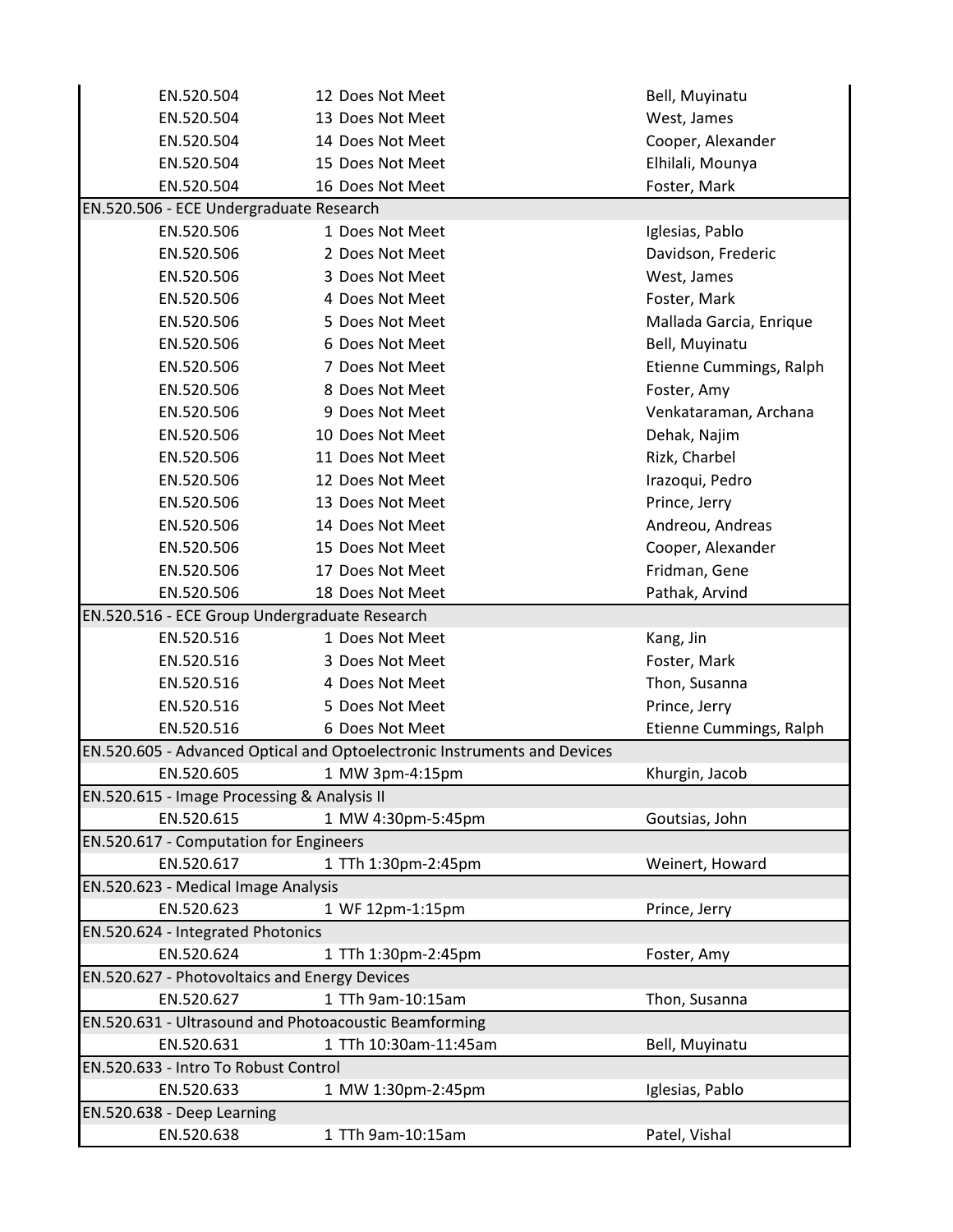| EN.520.640 - Machine Intelligence on Embedded Systems |                                                                    |                          |  |
|-------------------------------------------------------|--------------------------------------------------------------------|--------------------------|--|
| EN.520.640                                            | 1 T 1:30pm-4:15pm                                                  | Andreou, Andreas         |  |
|                                                       | EN.520.648 - Compressed Sensing and Sparse Recovery                |                          |  |
| EN.520.648                                            | 1 TTh 1:30pm-2:45pm                                                | Tran, Trac Duy           |  |
| EN.520.649 - Introduction to Radar Systems            |                                                                    |                          |  |
| EN.520.649                                            | 1 MW 12pm-1:15pm                                                   | Montlouis, Webert        |  |
| EN.520.650 - Machine Intelligence                     |                                                                    |                          |  |
| EN.520.650                                            | 1 MW 1:30pm-2:45pm                                                 | Chellappa, Ramalingam    |  |
| EN.520.650                                            | 2 MW 1:30pm-2:45pm                                                 | Chellappa, Ramalingam    |  |
| EN.520.650                                            | 3 MW 1:30pm-2:45pm                                                 | Chellappa, Ramalingam    |  |
|                                                       | EN.520.659 - Machine learning for medical applications             |                          |  |
| EN.520.659                                            | 1 MWF 8am-8:50am                                                   | Moro Velazquez, Laureano |  |
| EN.520.659                                            | 2 MWF 8am-8:50am                                                   | Moro Velazquez, Laureano |  |
| EN.520.663 - Leading Innovation Design Team           |                                                                    |                          |  |
| EN.520.663                                            | 1 Th 4:30pm-5:20pm                                                 | Andreou, Andreas         |  |
| EN.520.663                                            | 2 Th 4:30pm-5:20pm                                                 | Andreou, Andreas         |  |
| EN.520.663                                            | 3 Th 4:30pm-5:20pm                                                 | Andreou, Andreas         |  |
| EN.520.663                                            | 4 Th 4:30pm-5:20pm                                                 | Andreou, Andreas         |  |
| EN.520.666 - Information Extraction                   |                                                                    |                          |  |
| EN.520.666                                            | 1 TTh 4:15pm-5:30pm                                                | Khudanpur, Sanjeev       |  |
|                                                       | EN.520.680 - Speech and Auditory Processing by Humans and Machines |                          |  |
| EN.520.680                                            | 1 TTh 10:30am-11:45am                                              | Hermansky, Hynek         |  |
| EN.520.683 - Bio-Photonics Laboratory                 |                                                                    |                          |  |
| EN.520.683                                            | 1 T 1:30pm-4:50pm                                                  | Gannot, Israel           |  |
| EN.520.685 - Advanced Semiconductor Devices           |                                                                    |                          |  |
| EN.520.685                                            | 1 MW 1:30pm-2:45pm                                                 | Khurgin, Jacob           |  |
|                                                       | EN.520.702 - Current Topics in Language and Speech Processing      |                          |  |
| EN.520.702                                            | 1 MF 12pm-1:15pm                                                   | Trmal, Jan               |  |
| EN.520.738 - Advanced Electronic Lab Design           |                                                                    |                          |  |
| EN.520.738                                            | 1 W 4:30pm-5:30pm; F 1:30pm-4:20pm                                 | Andreou, Andreas         |  |
| EN.520.738                                            | 2 W 4:30pm-5:30pm; F 2pm-4:50pm                                    | Andreou, Andreas         |  |
| EN.520.746 - Seminar: Medical Image Analysis          |                                                                    |                          |  |
| EN.520.746                                            | 1 T 3pm-4:30pm                                                     | Prince, Jerry            |  |
| EN.520.800 - Independent Study                        |                                                                    |                          |  |
| EN.520.800                                            | 1 Does Not Meet                                                    | Patel, Vishal            |  |
| EN.520.800                                            | 2 Does Not Meet                                                    | Andreou, Andreas         |  |
| EN.520.800                                            | 3 Does Not Meet                                                    | Goutsias, John           |  |
| EN.520.800                                            | 4 Does Not Meet                                                    | Tran, Trac Duy           |  |
| EN.520.800                                            | 5 Does Not Meet                                                    | Etienne Cummings, Ralph  |  |
| EN.520.800                                            | 6 Does Not Meet                                                    | Weinert, Howard          |  |
| EN.520.800                                            | 7 Does Not Meet                                                    | Iglesias, Pablo          |  |
| EN.520.800                                            | 8 Does Not Meet                                                    | Davidson, Frederic       |  |
| EN.520.800                                            | 9 Does Not Meet                                                    | Kang, Jin                |  |
| EN.520.800                                            | 10 Does Not Meet                                                   | Khurgin, Jacob           |  |
| EN.520.800                                            | 11 Does Not Meet                                                   | Chellappa, Ramalingam    |  |
| EN.520.800                                            | 12 Does Not Meet                                                   | Prince, Jerry            |  |
| EN.520.800                                            | 13 Does Not Meet                                                   | Khudanpur, Sanjeev       |  |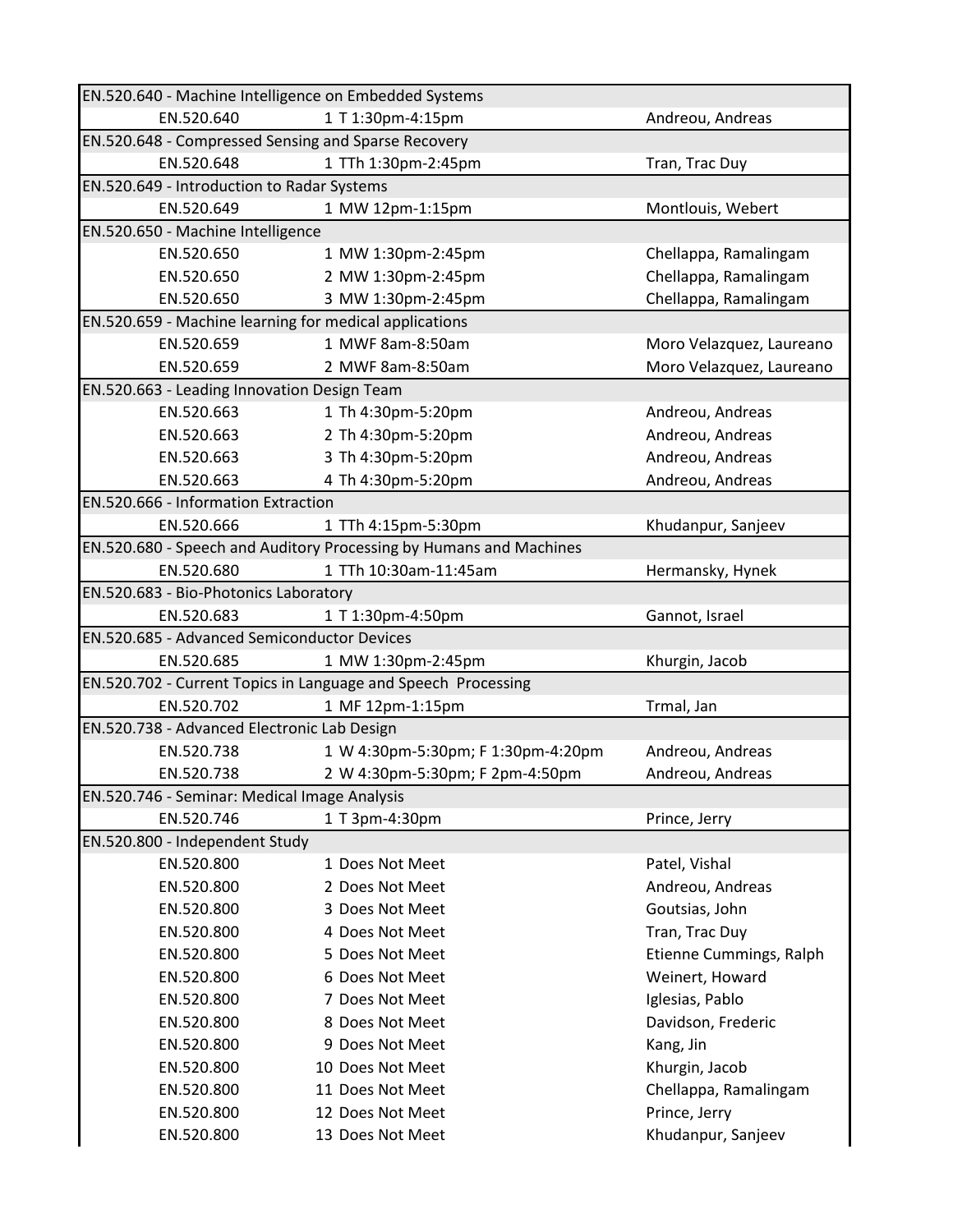| EN.520.800                         | 14 Does Not Meet | <b>Staff</b>            |
|------------------------------------|------------------|-------------------------|
| EN.520.800                         | 15 Does Not Meet | Li, Xingde              |
| EN.520.800                         | 16 Does Not Meet | <b>Staff</b>            |
| EN.520.800                         | 17 Does Not Meet | Montlouis, Webert       |
| EN.520.800                         | 18 Does Not Meet | <b>Staff</b>            |
| EN.520.800                         | 19 Does Not Meet | <b>Staff</b>            |
| EN.520.800                         | 20 Does Not Meet | Cooper, Alexander       |
| EN.520.800                         | 21 Does Not Meet | <b>Staff</b>            |
| EN.520.800                         | 22 Does Not Meet | Geman, Donald           |
| EN.520.800                         | 23 Does Not Meet | Yarowsky, David         |
| EN.520.800                         | 24 Does Not Meet | Gannot, Israel          |
| EN.520.800                         | 25 Does Not Meet | Glaser, Robert          |
| EN.520.800                         | 27 Does Not Meet | West, James             |
| EN.520.800                         | 28 Does Not Meet | <b>Staff</b>            |
| EN.520.800                         | 29 Does Not Meet | Bottomley, Paul         |
| EN.520.800                         | 30 Does Not Meet | Thakor, Nitish          |
| EN.520.800                         | 31 Does Not Meet | Van Zijl, Peter         |
| EN.520.800                         | 32 Does Not Meet | Vidal, Rene             |
| EN.520.800                         | 33 Does Not Meet | Elhilali, Mounya        |
| EN.520.800                         | 35 Does Not Meet | Hermansky, Hynek        |
| EN.520.800                         | 37 Does Not Meet | <b>Staff</b>            |
| EN.520.800                         | 39 Does Not Meet | <b>Staff</b>            |
| EN.520.800                         | 40 Does Not Meet | Cowan, Noah             |
| EN.520.800                         | 41 Does Not Meet | Foster, Amy             |
| EN.520.800                         | 42 Does Not Meet | Foster, Mark            |
| EN.520.800                         | 45 Does Not Meet | Hager, Gregory          |
| EN.520.800                         | 47 Does Not Meet | Thon, Susanna           |
| EN.520.800                         | 48 Does Not Meet | Frey, Eric              |
| EN.520.800                         | 49 Does Not Meet | Niebur, Ernst           |
| EN.520.800                         | 50 Does Not Meet | Schlesinger, T.E.       |
| EN.520.800                         | 51 Does Not Meet | Rizk, Charbel           |
| EN.520.800                         | 52 Does Not Meet | Stayman, Joseph         |
| EN.520.800                         | 53 Does Not Meet | Dehak, Najim            |
| EN.520.800                         | 54 Does Not Meet | Mallada Garcia, Enrique |
| EN.520.800                         | 55 Does Not Meet | Bell, Muyinatu          |
| EN.520.800                         | 56 Does Not Meet | Venkataraman, Archana   |
| EN.520.800                         | 57 Does Not Meet | Ramesh, Sathappan       |
| EN.520.802 - Dissertation Research |                  |                         |
| EN.520.802                         | 1 Does Not Meet  | <b>Staff</b>            |
| EN.520.802                         | 2 Does Not Meet  | Andreou, Andreas        |
| EN.520.802                         | 3 Does Not Meet  | Khurgin, Jacob          |
| EN.520.802                         | 4 Does Not Meet  | Prince, Jerry           |
| EN.520.802                         | 5 Does Not Meet  | Meyer, Gerard           |
| EN.520.802                         | 6 Does Not Meet  | Iglesias, Pablo         |
| EN.520.802                         | 7 Does Not Meet  | Dehak, Najim            |
| EN.520.802                         | 8 Does Not Meet  | Tran, Trac Duy          |
| EN.520.802                         | 9 Does Not Meet  | Kang, Jin               |